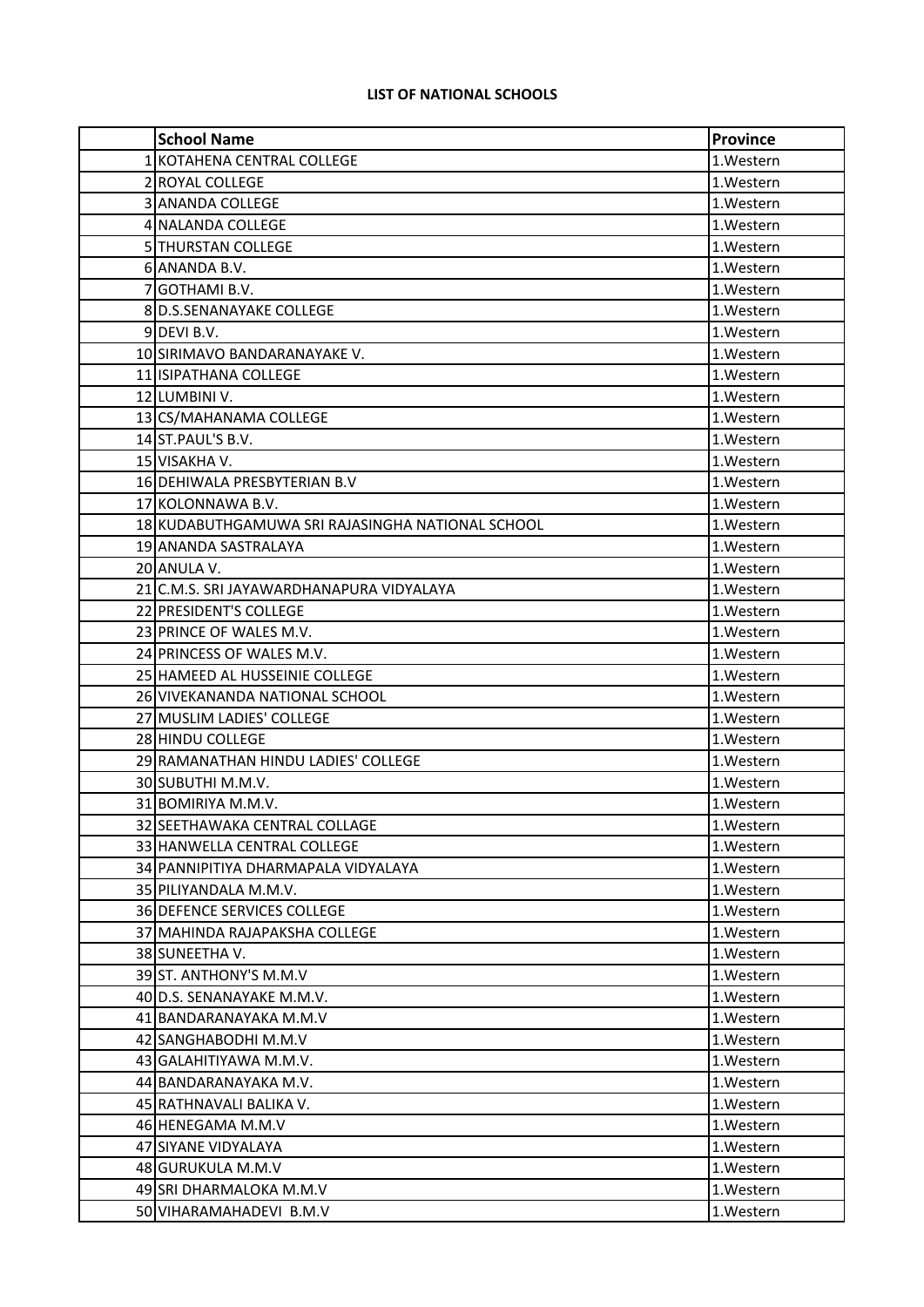| 51 AL-MUBARAK M.V                      | 1.Western |
|----------------------------------------|-----------|
| 52 NEWSTEAD GIRLS' COLLEGE             | 1.Western |
| 53 HARISCHANDRA M.V.                   | 1.Western |
| 54 SRI PANGNANANDA NATIONAL SCHOOL     | 1.Western |
| 55 NALANDA BOYS' M.M.V.                | 1.Western |
| 56 SENARATH PARANAVITHANA V.           | 1.Western |
| 57 CHRIST KING COLLEGE                 | 1.Western |
| 58 ST. JOHN'S M.V.                     | 1.Western |
| 59 SRI SUMANGALA M.V.                  | 1.Western |
| 60 SRI SUMANGALA BALIKA MAHA VIDYALAYA | 1.Western |
| 61 BANDARAGAMA CENTRAL COLLEGE         | 1.Western |
| 62 TAXILA CENTRAL COLLEGE              | 1.Western |
| 63 SRI PLEE COLLEGE                    | 1.Western |
| 64 RAJAKEEYA VIDYALAYA                 | 1.Western |
| 65 BULATHSINHALA CENTRAL COLLEGE       | 1.Western |
| 66 C.W.W. KANNANGARA M.M.V.            | 1.Western |
| 67 ANANDA SASTRALAYA                   | 1.Western |
| 68 DODANGODA MIRISWATTA M.V.           | 1.Western |
| 69 TISSA M.M.V.                        | 1.Western |
| 70 KALUTARA B.M.V.                     | 1.Western |
| 71 KALUTARA M.V.                       | 1.Western |
| 72 KL/ALUTHGAMA NATIONAL SCHOOL        | 1.Western |
| 73 BERUWALA D.S. SENANAYAKE M.M.V.     | 1.Western |
| 74 ALUTHGAMWEEDIYA MUSLIM B. M. V.     | 1.Western |
| 75 AL-HUMAISARA M.M.V.                 | 1.Western |
| <b>76 SCIENCE COLLEGE</b>              | 1.Western |
| 77 GALAGEDARA C.C                      | 2.Central |
| 78 SUJATHA BALIKA M.V.                 | 2.Central |
| 79 HATHARALIYADDA CENTRAL COLLAGE      | 2.Central |
| 80 PUJAPITIYA M.M.V                    | 2.Central |
| 81 ANKUMBURA PARACKRAMA MMV            | 2.Central |
| 82 ALAWATHUGODA M.M.V                  | 2.Central |
| 83 NUGAWALA CENTRAL COLLEGE            | 2.Central |
| 84 RANASINGHE PREMADASA N.S            | 2.Central |
| 85 AMUPITIYA N.S.                      | 2.Central |
| 86 TELDENIYA N.S.                      | 2.Central |
| 87 S.W.R.D. BANDARANAYAKE N.S          | 2.Central |
| 88 RAJAWELLA HINDU N.S                 | 2.Central |
| 89 MADEENA M.M.V.                      | 2.Central |
| 90 AZHAR C.C                           | 2.Central |
| 91 ALMANAR CENTRAL COLLEGE             | 2.Central |
| 92 AKURANA ZAHIRA C.C.                 | 2.Central |
| 93 BOPITIYA RAJASINGHE NATIONAL SCHOOL | 2.Central |
| 94 MARASSANA NATIONAL SCHOOL           | 2.Central |
| 95 DHARMARAJA COLLEGE                  | 2.Central |
| 96 MAHAMAYA GIRLS'COLLEGE              | 2.Central |
| 97 GIRLS' HIGH SCHOOL                  | 2.Central |
| 98 KINGSWOOD M V                       | 2.Central |
| 99 PUSHPADANA GIRLS' COLLEGE           | 2.Central |
| 100 SRI RAHULA COLLEGE                 | 2.Central |
| 101 KADUGANNAWA N.S.                   | 2.Central |
| 102 SRI SUWARNAJOTHI N.S.              | 2.Central |
| 103 D B WIJETHUNGA N S                 | 2.Central |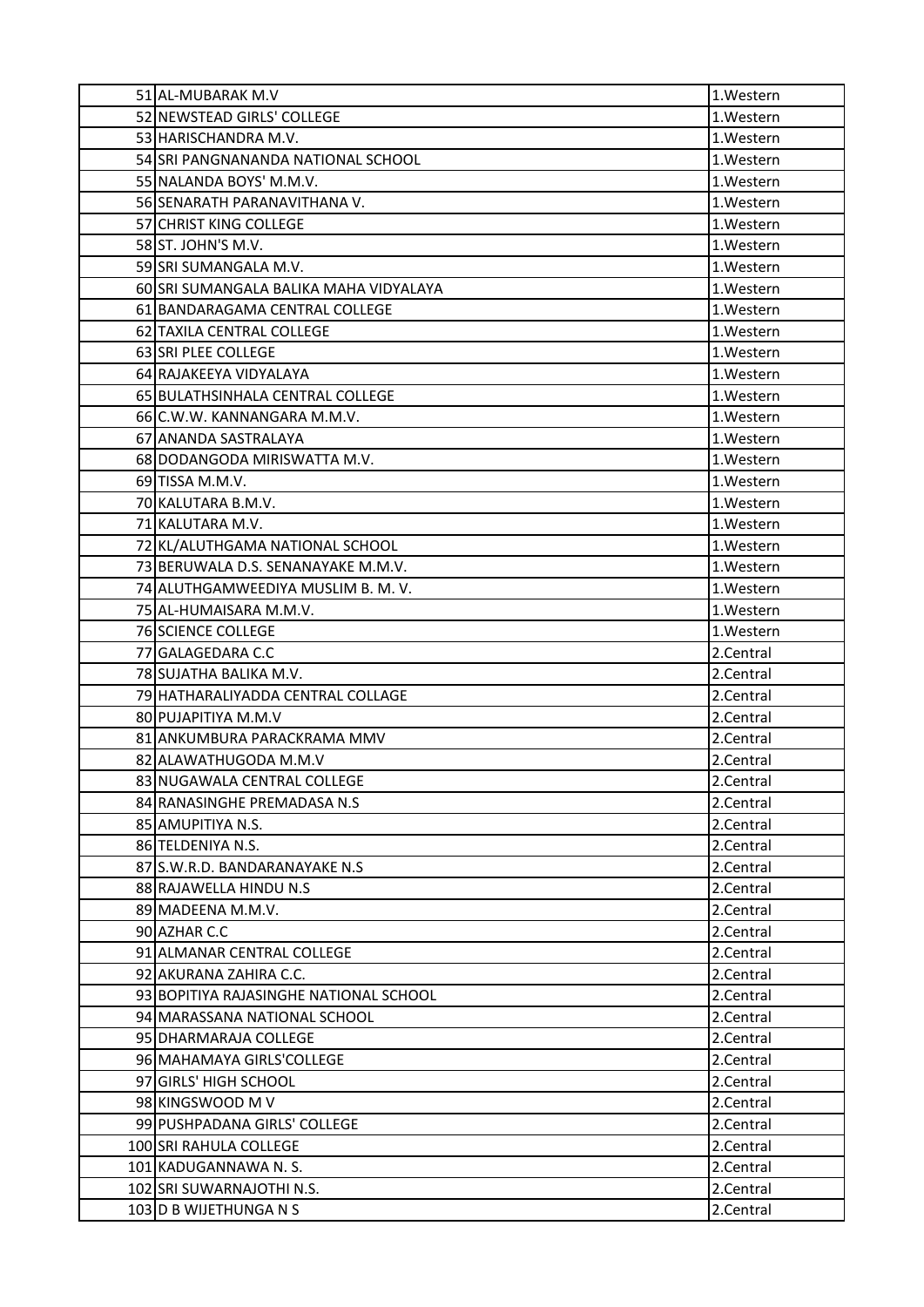| 104 WICKRAMABAHU NATIONAL SCHOOL       | 2.Central  |
|----------------------------------------|------------|
| 105 WIMALADARMA NATIONAL SCHOOL        | 2.Central  |
| 106 SENADIKARI NATIONAL SCHOOL         | 2.Central  |
| 107 ANURUDDHA KUMARA NATIONAL SCHOOL   | 2.Central  |
| 108 BADI-UDIN MAHMUD GIRLS' COLLEGE    | 2.Central  |
| 109 HINDU NATIONAL SCHOOL              | 2.Central  |
| 110 ALMANAR N S                        | 2.Central  |
| 111 GAMPOLA ZAHIRA COLLEGE             | 2.Central  |
| 112 RANGIRI DAMBULLA CENTRAL COLLEGE   | 2.Central  |
| 113 MT/NA/SRI NAGA NATIONAL SCHOOL     | 2.Central  |
| 114 SRI SANGAMITTA B.M.V               | 2.Central  |
| 115 VIJAYA NATIONAL SCHOOL             | 2.Central  |
| 116 ST. THOMAS' COLLEGE                | 2.Central  |
| 117 MA/CHRIST CHURCH NATIONAL COLLEGE  | 2.Central  |
| 118 ZAHIRA COLLEGE                     | 2.Central  |
| 119 AMINA M V                          | 2.Central  |
| 120 PAKKIYAM NC                        | 2.Central  |
| 121 AJMEER N.C                         | 2.Central  |
| 122 HINDU N.S.                         | 2.Central  |
| 123 WEERAKAPPATIPOLA NATIONAL SCHOOL   | 2.Central  |
| 124 GAMINI N.S                         | 2.Central  |
| 125 JAYAHELA NATIONAL SCHOOL           | 2.Central  |
| 126 GAMINI DISSANAYAKE NATIONAL SCHOOL | 2.Central  |
| 127 CP/W SRI SUMANGALA N.C             | 2.Central  |
| 128 AL-MINHAJ NATIONAL SCHOOL          | 2.Central  |
| 129 PORAMADULLA CENTRAL COLLEGE        | 2.Central  |
| 130 CP/N/VICTORIYA NATIONAL SCHOOL     | 2.Central  |
| 131 RAJASINGHE M.M.V.- WATTEGAMA       | 2.Central  |
| 132 REVATHA M.M.V.                     | 3.Southern |
| 133 SRI DEVANANDA VIDYALAYA            | 3.Southern |
| 134 DHARMASOKA M.V.                    | 3.Southern |
| 135 KARANDENIYA M M V                  | 3.Southern |
| 136 GAMINI MADYA MAHA VIDYALAYA        | 3.Southern |
| 137 ANANDAM.M.V                        | 3.Southern |
| 138 NELUWA NATIONAL SCHOOL             | 3.Southern |
| 139 VIDYARAJA NATIONAL SCHOOL          | 3.Southern |
| 140 NAGODA ROYAL COLLEGE               | 3.Southern |
| 141 G/WADURAMBA CENTRAL COLLEGE        | 3.Southern |
| 142 CHRIST CHURCH BOYS' COLLEGE        | 3.Southern |
| 143 CHRIST CHURCH GIRLS' COLLEGE       | 3.Southern |
| 144 SRI SUMANGALA CENTRAL COLLEGE      | 3.Southern |
| 145 DEVAPATHIRAJA COLLEGE              | 3.Southern |
| 146 MAHINDA COLLEGE                    | 3.Southern |
| 147 RICHMOND COLLEGE                   | 3.Southern |
| 148 RIPPON GIRLS COLLEGE               | 3.Southern |
| 149 SANGHAMITHTHA BALIKA VIDYALAYA     | 3.Southern |
| 150 SOUTHLANDS COLEGE                  | 3.Southern |
| 151 SAINT ALLOYSIUS COLLEGE            | 3.Southern |
| 152 VIDYALOKA COLLEGE                  | 3.Southern |
| 153 MANAVILA UPANANDA M.V.             | 3.Southern |
| 154 MEEPAWALA AMARASURIYA COLLEGE      | 3.Southern |
| 155 G/BONAVISTA NATIONAL SCHOOL        | 3.Southern |
| 156 KATHALUWA CENTRAL COLLEGE          | 3.Southern |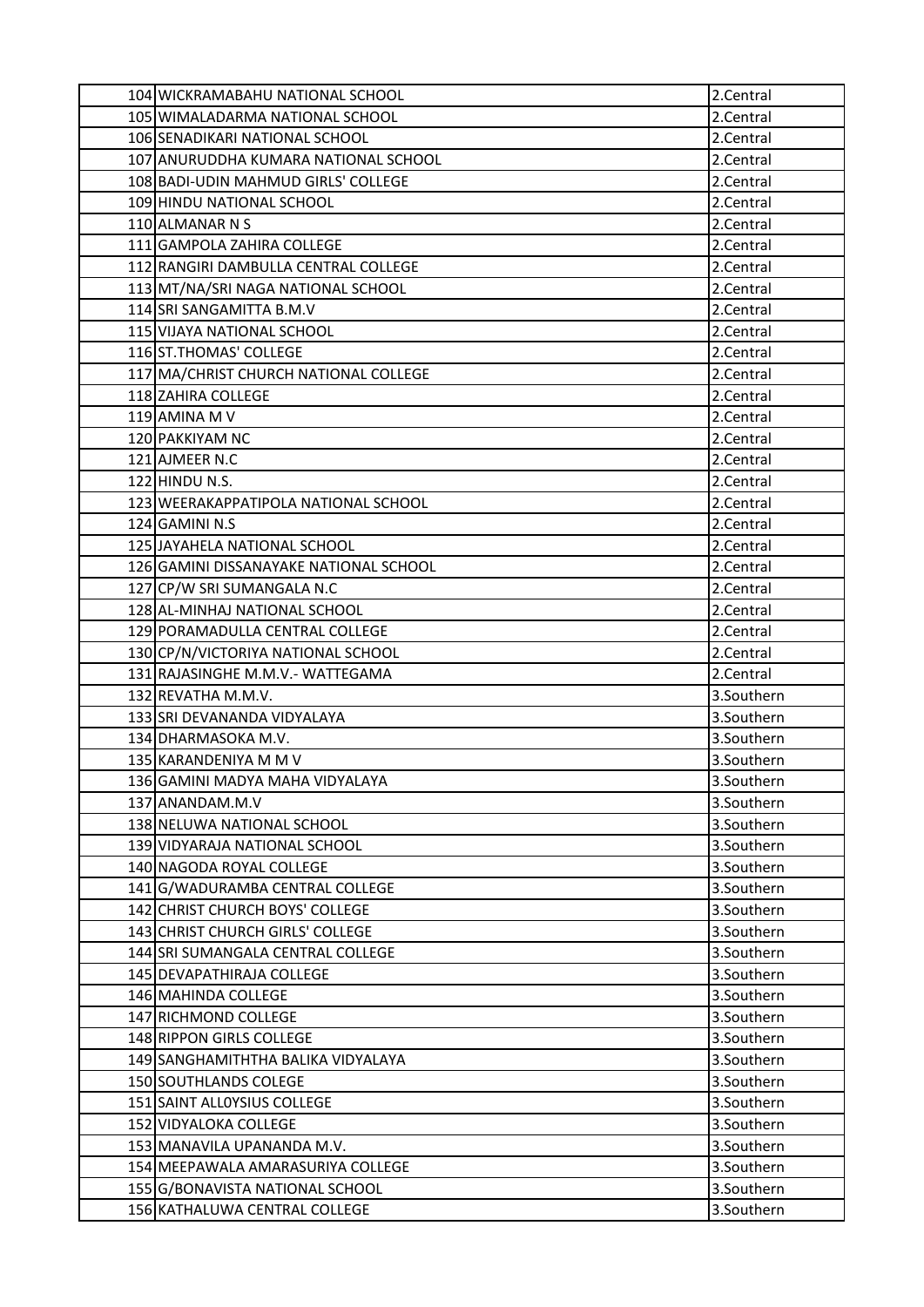| 157 G/BATEMULLA NATIONAL SCHOOL                                       | 3.Southern |
|-----------------------------------------------------------------------|------------|
| 158 ZAHIRA NATIONAL SCHOOL GINTOTA                                    | 3.Southern |
| 159 MALHARUSSULHIYA NATIONAL SCHOOL                                   | 3.Southern |
| 160 SIRIDHAMMA COLLEGE                                                | 3.Southern |
| 161 KEERTHI ABEYWICKRAMA NATIONAL SCHOOL                              | 3.Southern |
| 162 KOTAPOLA NATIONAL SCHOOL                                          | 3.Southern |
| 163 URUBOKKA M.M.V.                                                   | 3.Southern |
| 164 DENIYAYA M.M.V                                                    | 3.Southern |
| 165 TELIJJAWILA CENTRAL COLLEGE                                       | 3.Southern |
| 166 GODAPITIYA NATIONAL SCHOOL                                        | 3.Southern |
| 167 NARANDENIYA M.M.V                                                 | 3.Southern |
| 168 MR/THIHAGODA NATIONAL SCHOOL                                      | 3.Southern |
| 169 DEIYANDARA M.M.V                                                  | 3.Southern |
| 170 SIDDARTHA COLLEGE                                                 | 3.Southern |
| 171 SRI SUMANGALA BALIKA M.V.                                         | 3.Southern |
| 172 ARAFA NATIONAL COLLEGE                                            | 3.Southern |
| 173 RAHULA V.                                                         | 3.Southern |
| 174 SUJATHA V.                                                        | 3.Southern |
| 175 MR/MATHARA CENTRAL COLLEGE                                        | 3.Southern |
| 176 ST. THOMAS BOYS COLLEGE                                           | 3.Southern |
| 177 ST. THOMAS GIRL HIGH SCHOOL                                       | 3.Southern |
| 178 ST. SEVATIUS COLLEGE                                              | 3.Southern |
| 179 DEVINUWARA NATIONAL SCHOOL                                        | 3.Southern |
| 180 VIJITHA CENTRAN COLLEGE                                           | 3.Southern |
| 181 MINHATH NATIONAL SCHOOL                                           | 3.Southern |
| 182 MAHINDA RAJAPAKSHA VIDYALAYA SC07406                              | 3.Southern |
| 183 H/WALASMULLA NATIONAL SCHOOL                                      | 3.Southern |
| 184 KATUWANA M.M.V.                                                   | 3.Southern |
| 185 RAJAPAKSHA CENTRAL COLLEGE                                        | 3.Southern |
| 186 TANGALLE BOYAS M.M.V                                              | 3.Southern |
| 187 TANGALLA BALIKA VIDYALAYA                                         | 3.Southern |
| 188 HUNGAMA VIGAYABA MAHA VIDYALAYA                                   | 3.Southern |
| 189 MAHANAGA NATIONAL SCHOOL                                          | 3.Southern |
| 190 H/GATEMANNA VIJAYA NATIONAL SCHOOL                                | 3.Southern |
| 191 DEBARAWEWA M.M.V                                                  | 3.Southern |
| 192 THARAPUTHTA M.M.V.                                                | 3.Southern |
| 193 ST. MARY'S NATIONAL SCHOOL                                        | 3.Southern |
| 194 ZAHIRA N.S.                                                       | 3.Southern |
| 195 SOORIYAWEWA N.S.                                                  | 3.Southern |
| 196 RUHUNU VIJAYABA VIDYALAYA                                         | 3.Southern |
| 197 H/TZUCHINATIONAL SCHOOL                                           | 3.Southern |
| 198 SRI LANKA SINGAPORE B.V. (SRI LANKA SINGEPORE FRIENDSHIP COLLEGE) | 3.Southern |
| 199 PUHULWELLA M.M.V.                                                 | 3.Southern |
| 200 MANIPAY HINDU COLLEGE                                             | 4.Northern |
| 201 NELLIADY CENTRAL COLLEGE                                          | 4.Northern |
| 202 CHAVAKACHCHERI HINDU COLLEGE                                      | 4.Northern |
| 203 JAFFNA HINDU COLLEGE                                              | 4.Northern |
| 204 JAFFNA CENTRAL COLLEGE                                            | 4.Northern |
| 205 HOLY FAMILY CONVENT                                               | 4.Northern |
| 206 VEMBADY GIRLS' HIGH SCHOOL                                        | 4.Northern |
| 207 KILINOCHCHI M M V                                                 | 4.Northern |
| 208 MULANKAVIL M.V                                                    | 4.Northern |
| 209 SITHYVINAYAGAR HINDU COLLEGE                                      | 4.Northern |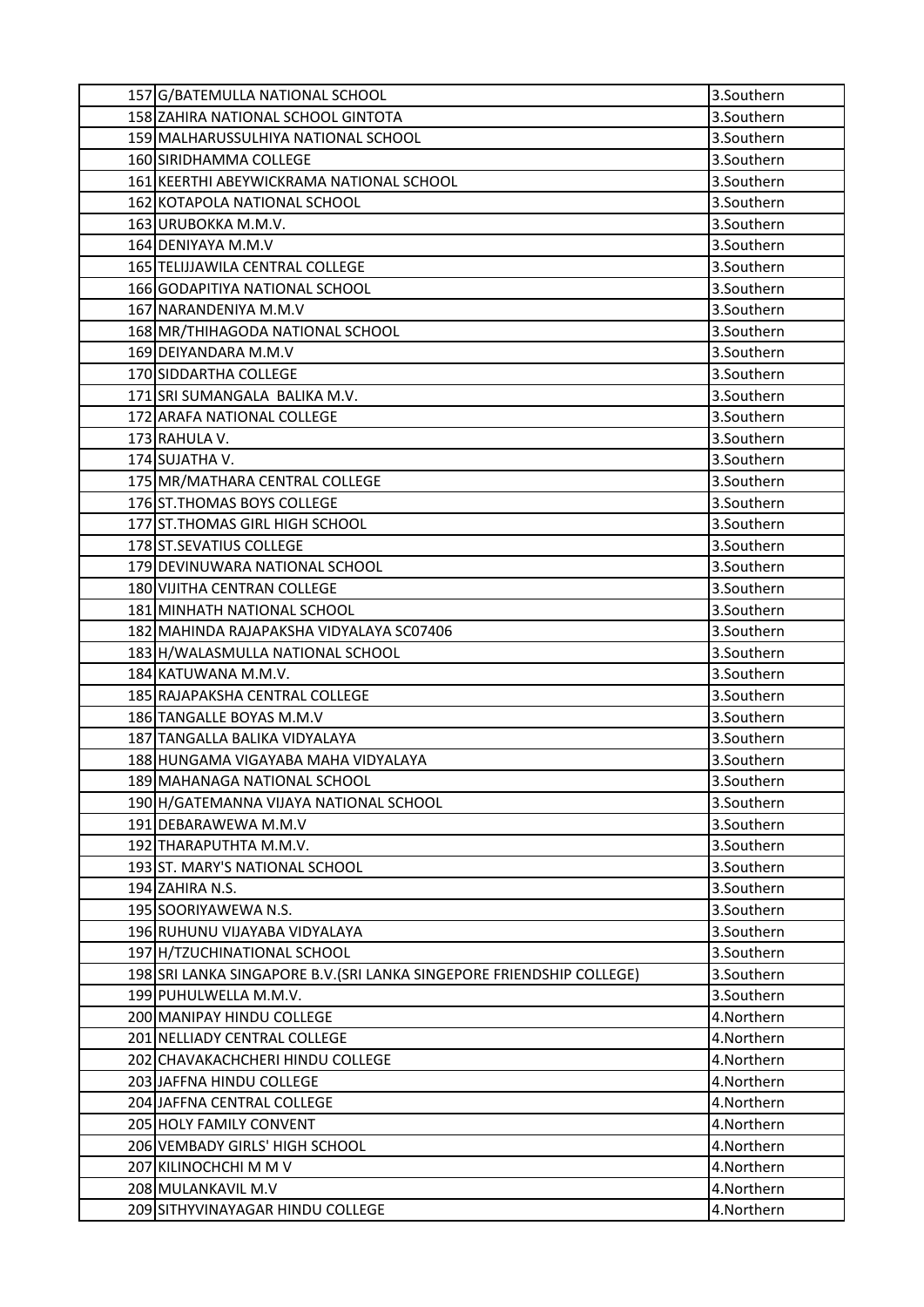| 210 ST XAVIER'S BOYS' M.M.V.                | 4.Northern  |
|---------------------------------------------|-------------|
| 211 ST. XAVIER'S GIRLS' COLLEGE             | 4.Northern  |
| 212 AL-AZHAR MAHA VIDYALAYAM                | 4.Northern  |
| 213 MUSALI M.V.                             | 4.Northern  |
| 214 VIDYANANDA COLLEGE                      | 4.Northern  |
| 215 MALLAVI CENTRAL COLLEGE                 | 4.Northern  |
| 216 RAMBAIKULAM GIRLS'M.V                   | 4. Northern |
| 217 VAVUNIYA TAMIL MADHYA MAHA VIDYALAYAM   | 4.Northern  |
| 218 VAVUNIYA MUSLIM MAHA VIDYALAYAM         | 4.Northern  |
| 219 GAMINI M.V                              | 4.Northern  |
| 220 MADUKANDA NATIONAL SCHOOL               | 4.Northern  |
| 221 SAMPATHNUWARA MAHA V.                   | 4.Northern  |
| 222 PALEI M.V.                              | 4.Northern  |
| 223 ODDAMAVADY CENTRAL COLLEGE              | 5.Eastern   |
| 224 AN-NOOR M.V.                            | 5.Eastern   |
| 225 VALAICHENAI HINDU COLLEGE               | 5.Eastern   |
| 226 ALIGHAR CENTRAL COLLEGE                 | 5.Eastern   |
| 227 MACAN MARKAR MAHA VIDYALAYA             | 5.Eastern   |
| 228 VINCENT GIRLS'HIGH SCHOOL               | 5.Eastern   |
| 229 ST.MICHAEL'S COLLEGE                    | 5.Eastern   |
| 230 ST.CECILIA'S G.M.V                      | 5.Eastern   |
| 231 SHIVANANDA NATIONAL SCHOOL              | 5.Eastern   |
| 232 KATTANKUDY CENTRAL COLLEGE              | 5.Eastern   |
| 233 MEERABALIKA M.V.                        | 5.Eastern   |
| 234 KALUTHAVALAI MAHA VIDYALAYAM            | 5.Eastern   |
| 235 PADDIRUPPU MAHA VID                     | 5.Eastern   |
| 236 AM/PADIYATHALAWA CENTRAL COLLEGE        | 5.Eastern   |
| 237 UHANA M.V.                              | 5.Eastern   |
| 238 DS SENANAYAKA M.M.V.                    | 5.Eastern   |
| 239 BANDARANAYAKA BALIKA MAHA V.            | 5.Eastern   |
| 240 DEHIATTAKANDIYA M.M.V.                  | 5.Eastern   |
| 241 SAMMANTHURAI MUSLIM MADYA MV (N/S)      | 5.Eastern   |
| 242 AL-MARJAN MUSLIM LADIES' COLLEGE        | 5.Eastern   |
| 243 KM/KM/ZAHIRA COLLEGE                    | 5.Eastern   |
| 244 CARMEL FATIMA COLLEGE                   | 5.Eastern   |
| 245 AKKARAIPATTU MUSLIM CENTRAL COLLEGE     | 5.Eastern   |
| 246 ASHRAFF CENTRAL COLLEGE                 | 5.Eastern   |
| 247 KM/AK/ADDALAICHENAI MMV NATIONAL SCHOOL | 5.Eastern   |
| 248 AL-ASHRAQ M.M.V.                        | 5.Eastern   |
| 249 SRI RAMAKRISNA COLLEGE                  | 5.Eastern   |
| 250 THAMBILUVIL MADYA MAHAVIDYALAYAM        | 5.Eastern   |
| 251 POTTUVIL CENTRAL COLLEGE                | 5.Eastern   |
| 252 SRI SHANMUGA HINDU LADIES' COLLEGE      | 5.Eastern   |
| 253 SINHALA M.M.V.                          | 5.Eastern   |
| 254 RAJAKEEYA VIDYALOKA NATIONAL SCHOOL     | 5.Eastern   |
| 255 ST.MARY'S C.                            | 5.Eastern   |
| 256 R.K.M.SRIKONESWARA HINDU C.             | 5.Eastern   |
| 257 ST.JOSEPH'S C.                          | 5.Eastern   |
| 258 T/AGRABODHI NATIONAL SCHOOL             | 5.Eastern   |
| 259 MUTUR CENTRAL COLLEGE                   | 5.Eastern   |
| 260 T/KIN/KINNIYA AL AQSA                   | 5.Eastern   |
| 261 KINNIYA MUSLIM GIRLS MV                 | 5.Eastern   |
| 262 KINNIYA CENTRAL COLLEGE                 | 5.Eastern   |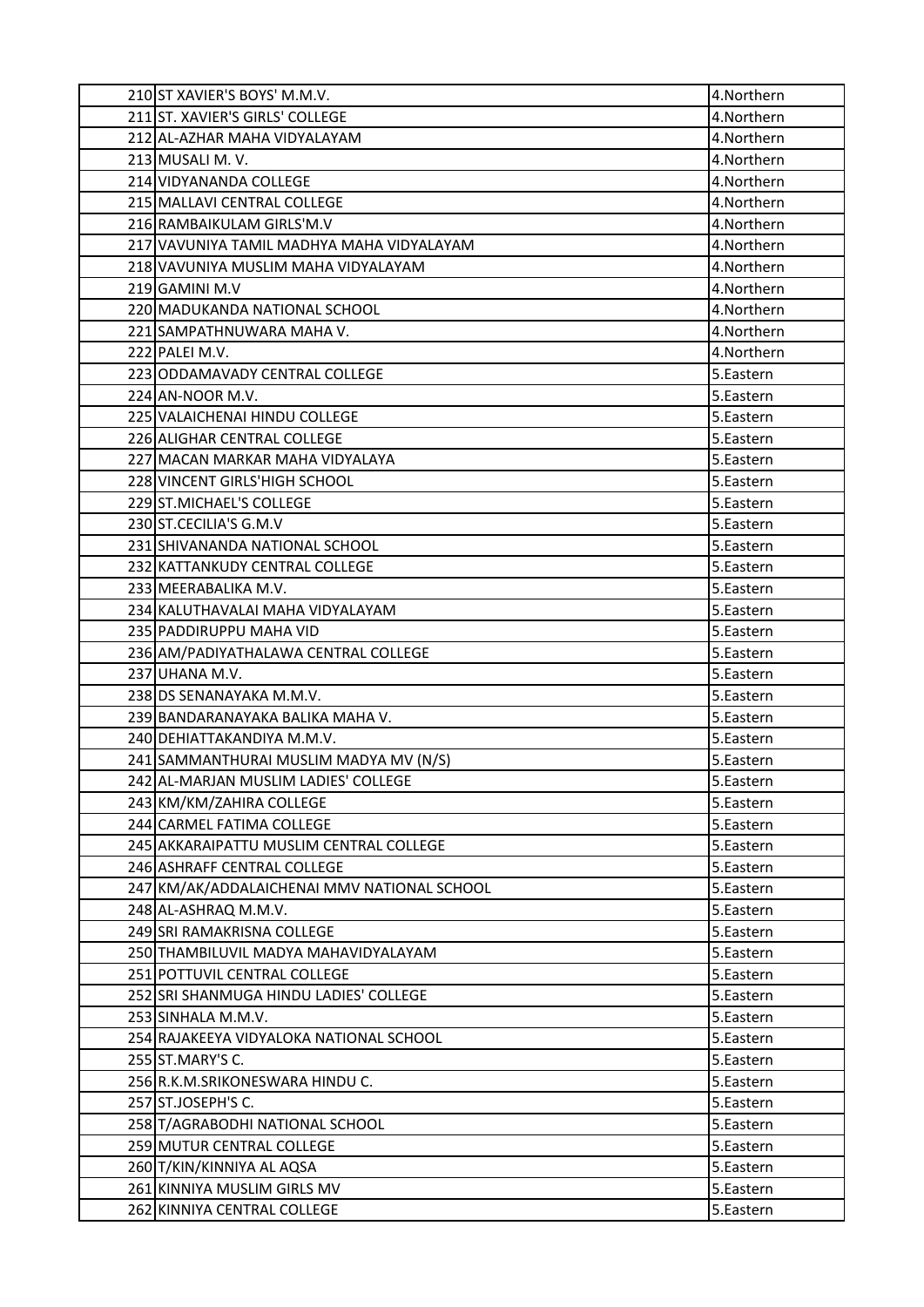| 263 MAHADIULWEWA M.V.                          | 5.Eastern        |
|------------------------------------------------|------------------|
| 264 PARAKRAMABAHU M.M.V.                       | 6.North Western  |
| 265 MAWATHAGAMA M.M.V.                         | 6. North Western |
| 266 IDULGODAKANDA SRI NISSANKA M.M.V.          | 6. North Western |
| 267 SRI SUMANGALA M.M.V.                       | 6. North Western |
| 268 IBBAGAMUWA CENTRAL COLLEGE.                | 6.North Western  |
| 269 S.B.HERATH M.M.V.                          | 6. North Western |
| 270 MAYURAPADA.M.M.V                           | 6. North Western |
| 271 MALIYADAWA BALIKA VIDYALAYA                | 6. North Western |
| 272 MALIYADAWA BOYS' COLLEGE                   | 6. North Western |
| 273 PARAGAHADANIYA CENTRAL COLLEGE             | 6. North Western |
| 274 SRI RAHULA N.S.                            | 6. North Western |
| 275 SRI SARANANKARA M.M.V                      | 6. North Western |
| 276 NWP/GIRI/MAHINDA NATIONAL SCHOOL           | 6. North Western |
| 277 J.R.JAYAWARDHANA M.M.V.                    | 6. North Western |
| 278 KULIYAPITIYA CENTRAL COLLEGE               | 6. North Western |
| 279 SARANATH MAHA VIDYALAYA                    | 6. North Western |
| 280 NW/GIRI/SANDALANKA CENTRAL COLLEGE         | 6. North Western |
| 281 WICRAMASHILA M.M.V                         | 6. North Western |
| 282 PANNALA M.V                                | 6.North Western  |
| 283 PADUWASNUWARA S.W.R.D.BANDARANAYAKA M.M.V. | 6.North Western  |
| 284 KEKUNAGOLLA NATIONAL SCHOOL                | 6. North Western |
| 285 GIRI MADEENA NATIONAL SCHOOL               | 6. North Western |
| 286 POLPITHIGAMA M M V                         | 6. North Western |
| 287 VIJAYABA N S                               | 6.North Western  |
| 288 U.B. WANNINAYAKA CENTRAL COLLEGE           | 6.North Western  |
| 289 PERAKUMPURA N.S.                           | 6.North Western  |
| 290 MEEGALEWA MAHAWALI N.C.                    | 6.North Western  |
| 291 MAHASEN NATIONAL SCHOOL                    | 6. North Western |
| 292 SRI PARACKRAMA M.M.V.                      | 6.North Western  |
| 293 ANANDA NATIONAL SCHOOL                     | 6. North Western |
| 294 ZAHIRA NATIONAL COLLEGE                    | 6. North Western |
| 295 AL AQSHA MUS.NATIONAL V.                   | 6.North Western  |
| 296 ANANDA NATIONAL SCHOOL                     | 6. North Western |
| 297 SENANAYAKE M.M.V.                          | 6. North Western |
| 298 JOSEPH VAZ COLLEGE                         | 6.North Western  |
| 299 DHAMMISSARA M.M.V.                         | 6. North Western |
| 300 VISHVODA NATIONAL SCHOOL                   | 6. North Western |
| 301 D.S. SENANAYAKE M.M.V. - UHUMEEYA          | 6. North Western |
| 302 MAITHRIPALA SENANAYAKA CENTRAL COLLEGE     | 7. North Central |
| 303 ANURADHAPURA CENTRAL COLLEGE               | 7. North Central |
| 304 SWARNAPALI BALIKA M.V                      | 7. North Central |
| 305 SRI SIDDHARTHA CENTRAL COLLEGE             | 7. North Central |
| 306 KEKIRAWA CENTRAL COLLEGE                   | 7.North Central  |
| 307 ZAHIRA M.V.                                | 7. North Central |
| 308 MINNERIYA N S                              | 7. North Central |
| 309 ANANDA BALIKA N S                          | 7. North Central |
| 310 MEDIRIGIRIYA C.C                           | 7. North Central |
| 311 DIVULANKADAWALA M M V                      | 7. North Central |
| 312 ROYAL CENTRAL COLLEGE                      | 7. North Central |
| 313 THOPAWEWA M.V.                             | 7. North Central |
| 314 VILAYAYA M.M.V.                            | 7. North Central |
| 315 POLONNARUWA MUS.C.C.                       | 7. North Central |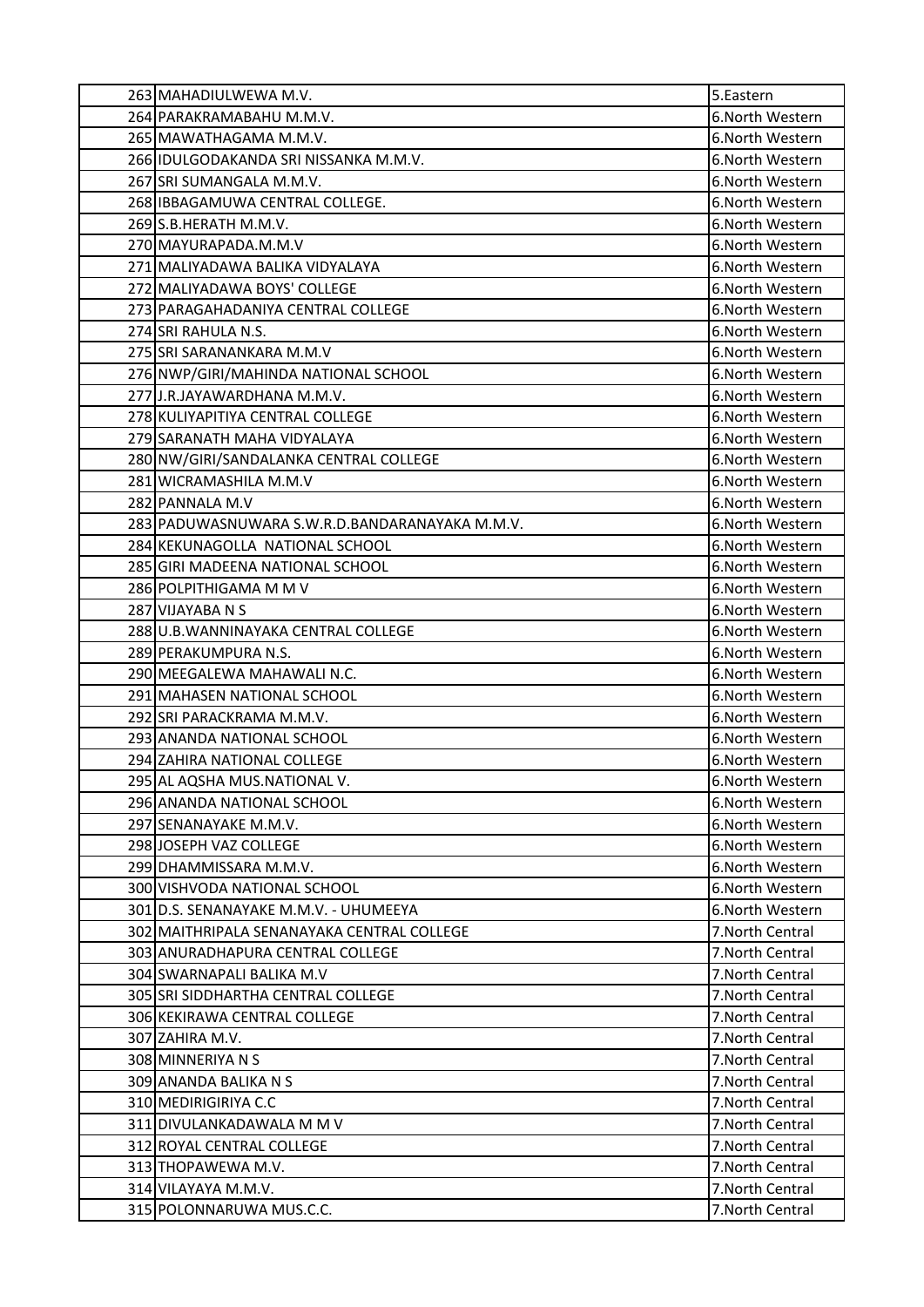| 316 BAKAMUNA MAHASEN M V                      | 7. North Central |
|-----------------------------------------------|------------------|
| 317 THAMBUTHTHEGAMA M.V.                      | 7. North Central |
| 318 ANDAULPOTHA.N.S                           | 8.Uva            |
| 319 MAHIYANGANA NATIONAL SCHOOL               | 8.Uva            |
| 320 B/KANDEGEDARA NATIONAL SCHOOL             | 8.Uva            |
| 321 B/VIYALUWA D.S.SENANAYAKE NATIONAL SCHOOL | 8.Uva            |
| 322 B/MEEGAHAKIULA NATIONAL SCHOOL            | 8.Uva            |
| 323 B/PASSARA CENTRAL COLLEGE                 | 8.Uva            |
| 324 DHARMADUTHA. M.V.                         | 8.Uva            |
| 325 BADULLA.M.M.V.                            | 8.Uva            |
| 326 VISHAKA GIRLS' HIGH SCHOOL                | 8.Uva            |
| 327 ETTAMPITIYA NATIONAL COLLEGE              | 8.Uva            |
| 328 HALIELA CENTRAL COLLEGE                   | 8.Uva            |
| 329 BANDARAWELA M M VIDYALAYA                 | 8.Uva            |
| 330 VISHKA BALIKA MAHA VIDYALAYA              | 8.Uva            |
| 331 NAULLA M.M.V                              | 8.Uva            |
| 332 B/ST JOSEPH'S COLLEGE                     | 8.Uva            |
| 333 HALPE M.M.V                               | 8.Uva            |
| 334 KUDA KUSUM BALIKA MAHA VIDYALAYA          | 8.Uva            |
| 335 SRI JANANANDA M M V                       | 8.Uva            |
| 336 WALHAPUTHANNA M M V                       | 8.Uva            |
| 337 KAHAGOLLA MADYA MAHA VIDYALAYA            | 8.Uva            |
| 338 KOSLANDA M.M.V.                           | 8.Uva            |
| 339 WELIMADA M.M.V                            | 8.Uva            |
| 340 WANGIYAKUMBURA M.V.                       | 8.Uva            |
| 341 LUNUWATTA M.M.V.                          | 8.Uva            |
| 342 MUSLIM CENTRAL COLLEGE                    | 8.Uva            |
| 343 SARASWATHY N.S.                           | 8.Uva            |
| 344 PASSARA TAMIL MAHA VIDYALAYA              | 8.Uva            |
| 345 WELLASSA N.S.                             | 8.Uva            |
| 346 MEDAGAMA N.S.                             | 8.Uva            |
| 347 MO/MAHANAMA NATIONAL SCHOOL               | 8.Uva            |
| 348 RAJAKEEYA M.V                             | 8.Uva            |
| 349 NISHSHANKA M.M.V.                         | 8.Uva            |
| 350 MO/MALWATHTHAWELA CENTRAL COLLEGE         | 8.Uva            |
| 351 DUTUGAMUNU M.M.V.                         | 8.Uva            |
| 352 KATARAGAMA JANADHIPATHI M.M.V.            | 8.Uva            |
| 353 MO/THANAMALVILA NATIONAL SCHOOL           | 8.Uva            |
| 354 SIYABALANDUWA M.M.V.                      | 8.Uva            |
| 355 EHELIYAGODA M.M.V.                        | 9.Sabaragamuwa   |
| 356 FERGUSON HIGH SCOOL                       | 9.Sabaragamuwa   |
| 357 SUMANA BALIKA V.                          | 9.Sabaragamuwa   |
| 358 ST.ALOYSIUS NATIONAL SCHOOL               | 9.Sabaragamuwa   |
| 359 CONVENT OF THE CHILD JESUS                | 9.Sabaragamuwa   |
| 360 SIVALI CENTRAL COLLEGE                    | 9.Sabaragamuwa   |
| 361 GANKANDA CENTRAL COLLEGE                  | 9.Sabaragamuwa   |
| 362 ANANDA MAITHRIYA M.M.V.                   | 9.Sabaragamuwa   |
| 363 RAHULA M.M.V                              | 9.Sabaragamuwa   |
| 364 KARAWITA PAGNANANDA CENTRAL COLLEGE       | 9.Sabaragamuwa   |
| 365 KALAWANA M.M.V.                           | 9.Sabaragamuwa   |
| 366 KOLONNA M.M.V.                            | 9.Sabaragamuwa   |
| 367 PRESIDENT COLLEGE                         | 9.Sabaragamuwa   |
| 368 JEILANI MUSLIM M.V.                       | 9.Sabaragamuwa   |